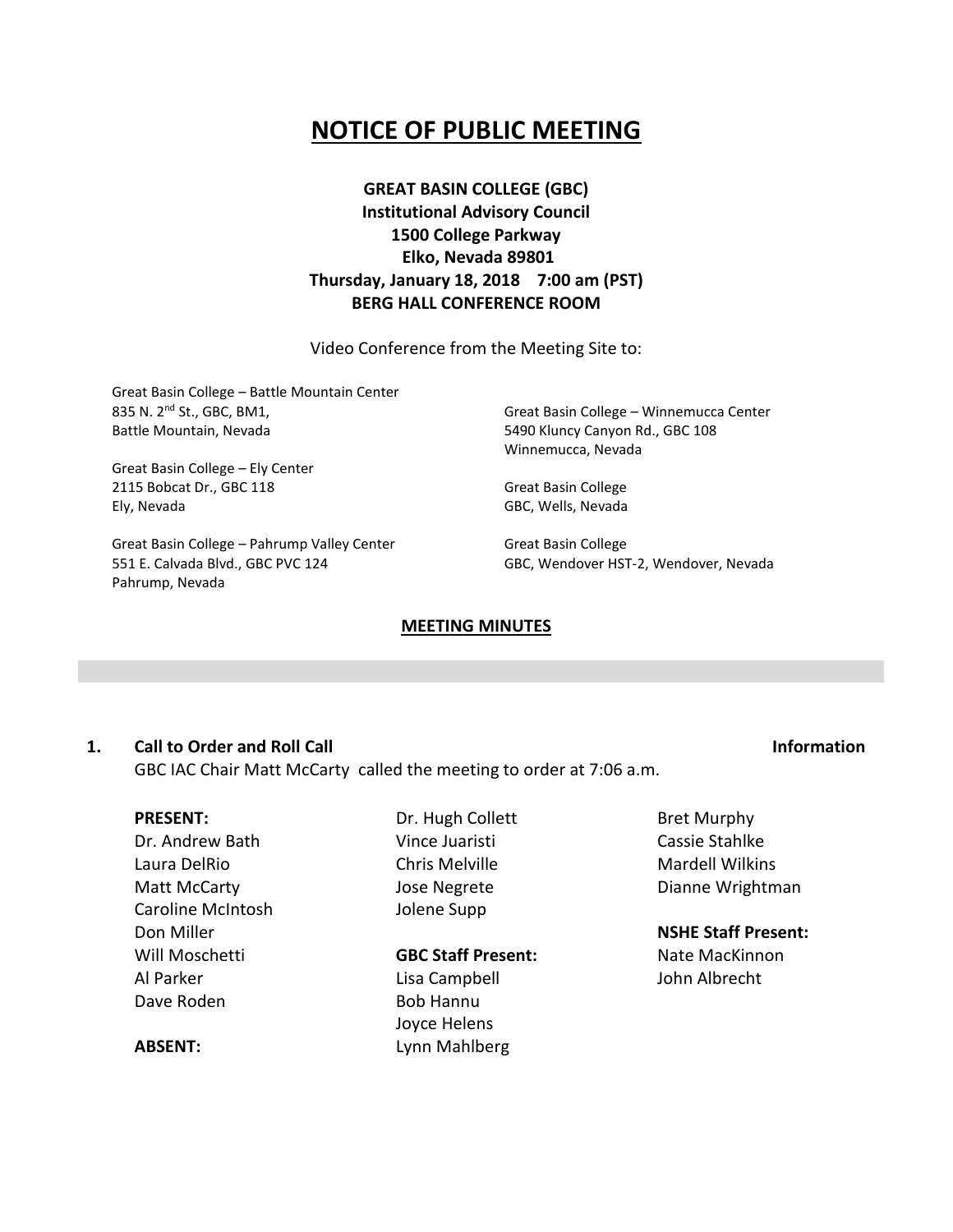**2. Public Comment** *(see foregoing notation regarding public comment)* **Information** No public comment.

### **3. Approval of Minutes –** *Matt McCarty* **Information/For**

GBC Institutional Advisory Council will reviewed the minutes of the GBC IAC meeting on November 16, 2017. Dave Roden made a **MOTION** to approve the minutes; Don Miller seconded the motion; **MOTION** was **APPROVED**.

## **4 Membership and Terms for the GBC IAC –** *Matt McCarty* **Information**

GBC IAC Chair Matt McCarty welcomed the new member Jose Negrete to the IAC even though he was unable to attend the meeting. Chair McCarty also mentioned the recent passing of member Kent McAdoo which leaves the Council with two vacancies to fill. He went over the 2 and 4 year terms and the membership process. The membership process is that the President recommends the names to the chair of the Board of Regents who approves membership. Members will be appointed to a 2 year term or a 4 year term. All members serve at the pleasure of the chair of the Board of Regents. You may of course resign at any time. There is not a formal process to remove someone from the IAC.

# **5. Board of Regents' Community College Committee Update –** *Matt McCarty*

GBC IAC Chair Matt McCarty provided an update on the previous meeting of the NSHE Board of Regents' Community College Committee on November 27, 2017. He reported it was a very quick meeting. Director of Workforce Development Frank Woodbeck provided an update on the ACCT Leadership Congress in Las Vegas held at the end of September. Nevada hosted this conference for the first time. The association was pleased and is looking at other opportunities for NSHE to host. There was also an update on Nevada Promise Scholarship. We will hear more today on that. The IACs gave an update and the presidents gave campus updates.

## **6. GBC IAC Business Matters –** *Matt McCarty* **Information/For**

**Possible Action** GBC Chair Matt McCarty led a discussion on the three areas that the GBC IAC will focus on and targeted meeting dates for specifically talking about each of the three areas. At the beginning of the academic year the GBC IAC came up with three areas in which the GBC IAC could assist with: identifying the needs of high school students, workforce, and health & human services. The IAC discussed focusing on one area in each of the next three meetings and inviting representatives from the targeted area to attend the meeting to discuss their needs. The March 15, 2018 meeting will focus on the K-12 needs; the May 17, 2018 meeting will focus on employer needs, and the September 20, 2018 will focus on the health and human services' needs. There was a long discussion on GBC IAC members serving on the taskforces that President Helens established and the barriers that Open Meeting Law places on IAC members participating. John Albrecht stated there is an argument to be made if more than one person

**Possible Action**

**Information**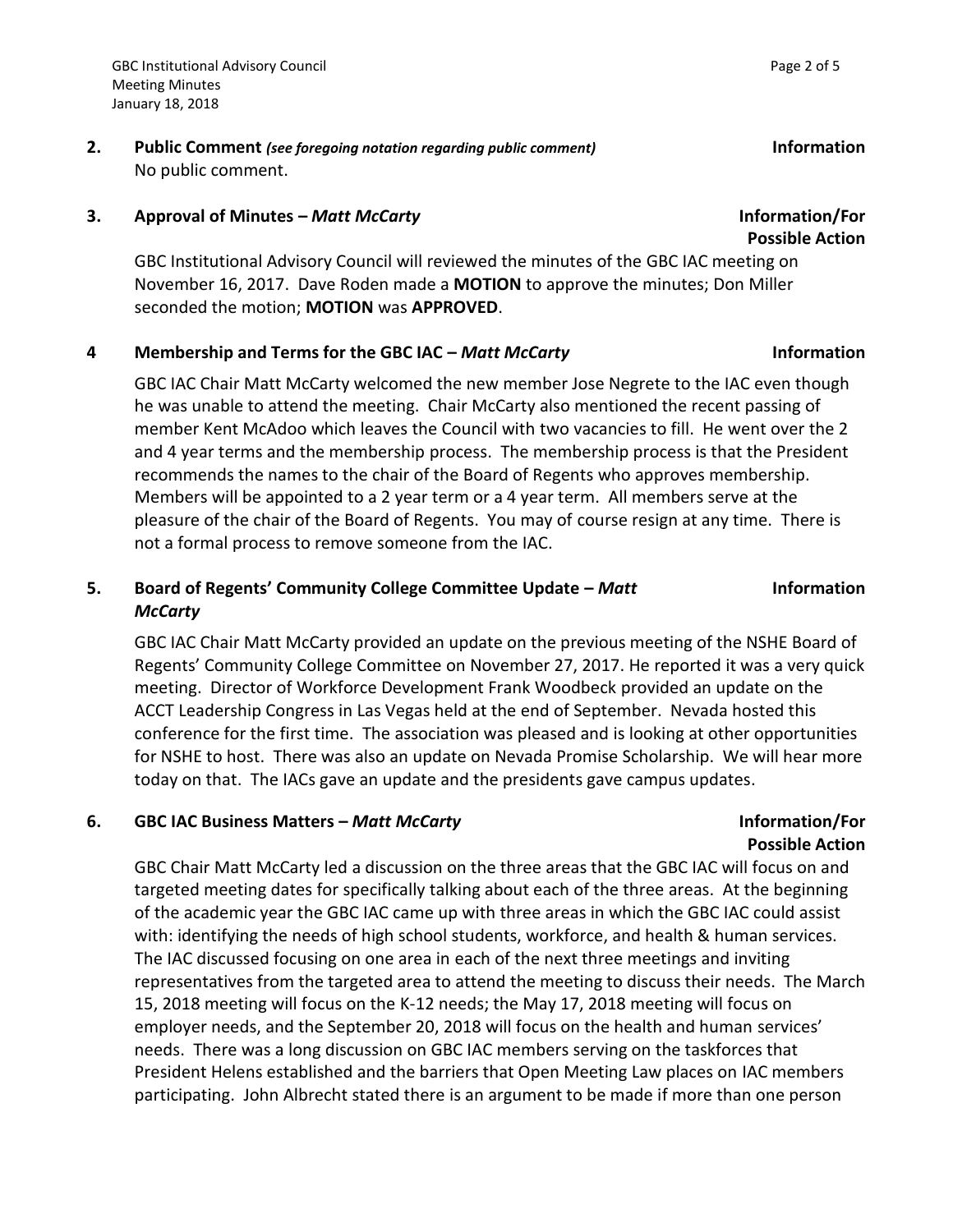from the IAC were on a taskforce then the taskforce could be considered a subcommittee meeting and therefore would fall under the Open Meeting Law and be subject to the timely notices and agenda being posted three days prior to meeting. John Albrecht stated to avoid that argument completely do not have more than one IAC member on a taskforce. Nate MacKinnon stated he would be happy to connect with the Vice Chancellor of Legal Affairs get a consensus. We need to make sure we remove barriers to allow IAC members to participate but continue to operate within the Open Meeting Law. John Albrecht did add that social situations are excluded from the Open Meeting Law.

## **7. Nevada Promise Scholarship Update –** *Cassandra Stahlke* **Information**

Cassie Stahlke is GBC coordinator for the Nevada Promise Scholarship. Cassie reported that 248 students completed training by December  $31<sup>st</sup>$ . GBC had 70 mentor applications with 60 mentors trained so far. The mentors will be notified today who their mentees will be. The student/mentor ratio is 4/1. Nate Mackinnon stated from a state perspective the Nevada Promise is changing the dinner table dialog for Nevadans. It is designed to teach students they can go to college and breaks down barriers and conceptions. He stated GBC has done an amazing job in the state. There were 12,200 seniors who applied before December 31<sup>st</sup>. It represents a third of that population. The students must now complete twenty hours of community service by May  $1<sup>st</sup>$ . The college works with students on the steps they need to complete. The total appropriation for the program is \$3.5 million and that will be used up. Private funding sources are being identified to meet the demands. The System is working with donors and companies. The Chancellor has made this a top priority. Nate asked the IAC to think about if you know anyone willing to step up to the plate and support this. It is a great program and GBC should be very proud. The IAC was concerned about the \$3.5 million not covering what is needed and if it is a first come first serve. Nate replied we would be in a better situation if we could raise \$2 million. The legislators are fully committed in Nate's opinion.

# **8. President's Report –** *President Joyce Helens* **Information**

GBC President Joyce Helens discussed how Fall Semester "listening" mode led to the creation of four task teams that were launched in January. The task teams are: revitalization of the "college experience" among the markets GBC serves; new program initiatives; athletics; and acknowledging and addressing the growing Latino student population on the Elko Campus. We have contacted center directors that they need to have discussions within their communities on the various taskforce topics. Joyce has also been meeting with the Regents one on one. In April GBC will have a strategic planning day and look at appreciative listening and chart a course for Fall. For instance in Elko we are not seeing as many students walking around campus. The antidotal answer is that we are online school and online students are adults with families and full-time jobs. It is the graduating high school student we had a dip into. The high school seniors graduate and go to small residential colleges in Idaho, Utah or Oregon. Then there was a movement for GBC to become a state college which did not happen. That is why she has been meeting with the Regents. The Regents really did want to help. When Joyce meets with the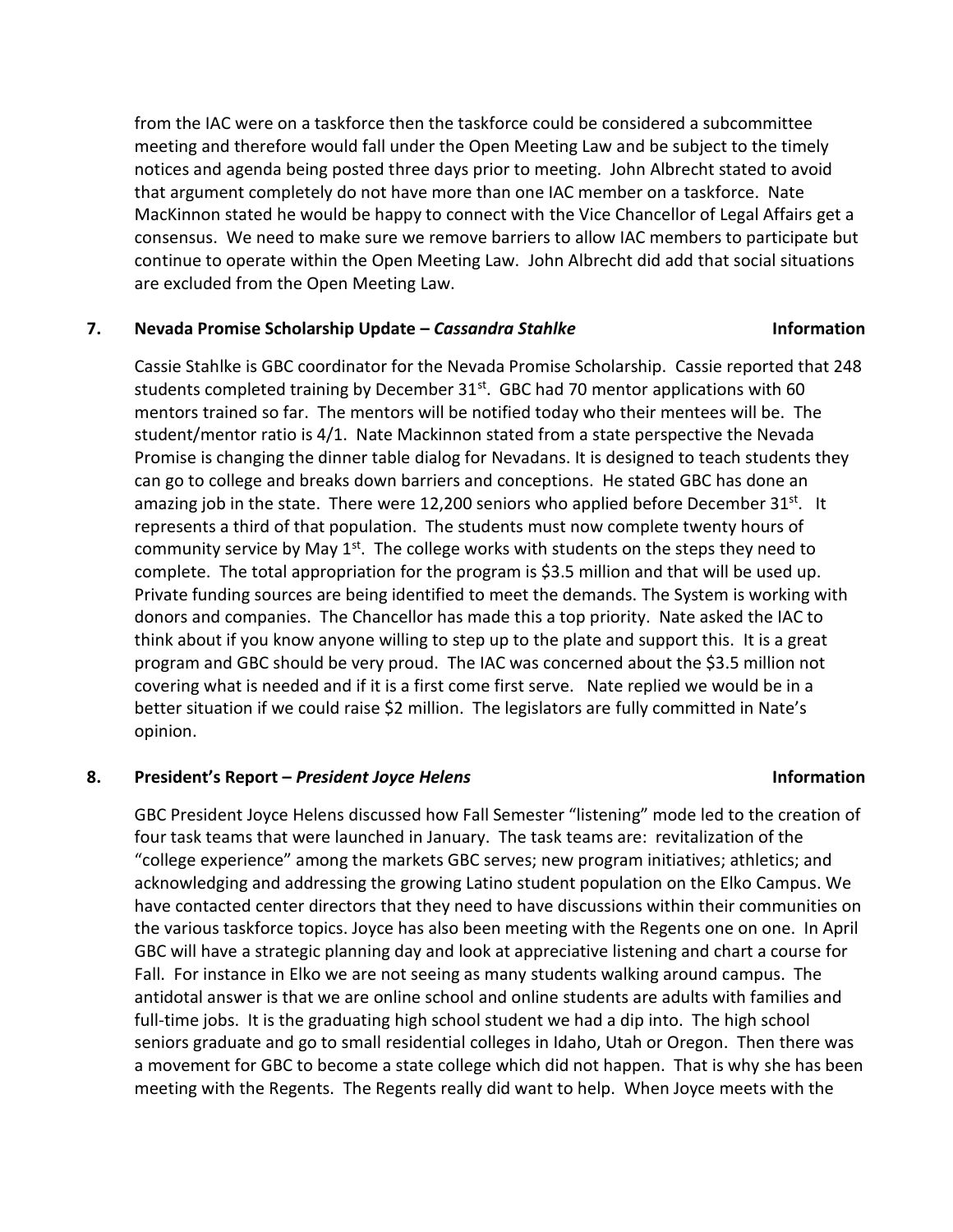Regents she asks them if they know we are a 4 year institution and that we have a dual mission. We are looking a peer institutions and inspirational institutions. We don't want to be anyone else but we can continuously improve. We are what our communities need us to be.

### **9. Member Report Information**

Each committee member was given an opportunity to provide a verbal report.

Dr. Bath reported he is looking forward to working with Veronica Nelsen on the task teams.

Al Parker reported he was pleased to have President Helens, Lynn Mahlberg, and Bret Murphy in Pahrump today for a number of planned meetings with community leaders to continue the dialog on what Pahrump need and technical education.

Dave Roden reported on the Winnemucca Futures meeting that Lisa Campbell is attending and presenting to business and community leaders the expansion of the Health Sciences and Technology building that the Pennington Grant funded and the expansion of programs in Winnemucca.

Will Moschetti thanked to Nate MacKinnon for being here. The taskforces and the three goals of the IAC come down to engagement of the public. The more opportunities that we provide the public to give them a voice, the better. Will stated that he will miss Kent McAdoo. Will asked about the Foundation Director position. President Helens said the search is ongoing. In the next few weeks we are hopeful to identify someone for the position.

Don Miller reported tomorrow at 6:00 p.m. there will be a community discussion on the marijuana dispensary at Sierra Java.

Matt McCarty said that Elko is looking at a large number of building permits. Kamatsu and Joy Global merged so hopefully we will see some job creation there. Hotels are still being built and looking at additional service industry coming in because of that. Don Miller asked about a proposed truck stop. It has not been formally approved for the proposed truck stop located by Kamatsu Joy Global. Matt McCarty reported Kent McAdoo's service is Saturday at 2:00 pm at Calvary Baptist. There is a scholarship fund in Kent's name that UNR has created. We have lost an integral part of the GBC community and a wonderful Nevadan. The next GBC IAC meeting is March 15. Matt thanked Nate MacKinnon for attending the meeting.

Bret Murphy reported the CTE college credit enhancement money will expand the electrical program to the Ely Center. We are currently looking for an instructor there. We are starting a manufacturing program in Pahrump. We have an instructor, but we are looking for a facility in Pahrump for the manufacturing program. The Elko CTE programs started January 3<sup>rd</sup>. We had 62 MTC scholarships. Overall enrollment in the CTE area is 150 full time students.

Nate MacKinnon thanked the IAC for having him here. He reported he has attended all four of the community colleges IAC meetings in person and would like to continue to attend as he can.